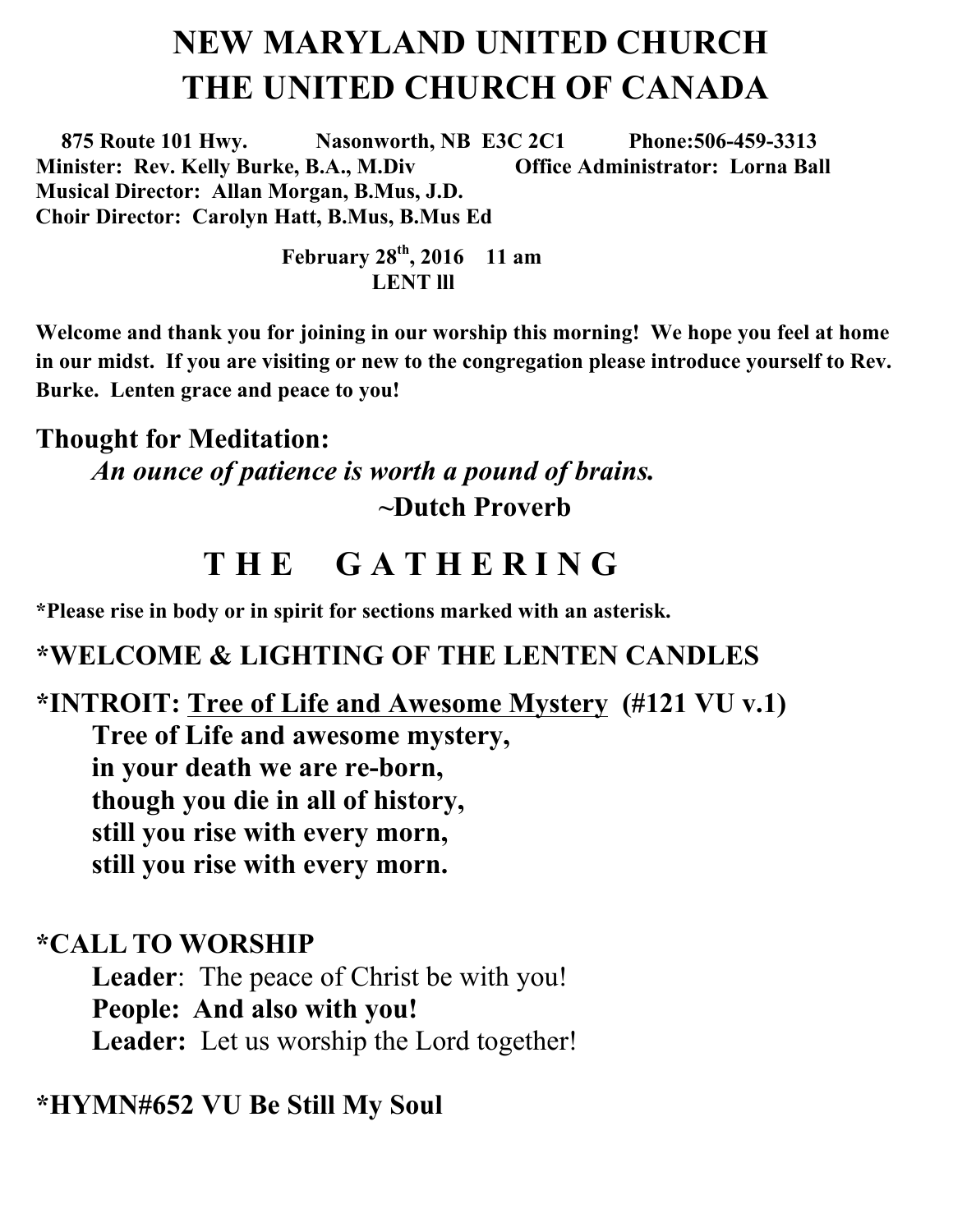**OPENING PRAYER (Unison):** 

**O Gardener of Life, your patience is steadfast and sure.**

**With care you plant us.**

**You turn the earth around us and water our roots with love.**

**Even when we bear no fruit, you are infinitely patient.**

**Your hope for us leafs out and flowers.** 

**From the sweet fruits of your labour, you make us anew!** 

**Praise be to you, made known in Jesus, who taught us to pray, saying:** 

**Our Father who art in heaven,** 

**Hallowed be thy name.** 

**Thy kingdom come,** 

**Thy will be done,** 

**On earth as it is in heaven.** 

**Give us this day our daily bread,** 

**And forgive us our trespasses,** 

**As we forgive those who trespass against us.** 

**And lead us not into temptation,** 

**But deliver us from evil,** 

**For thine is the kingdom, the power and the glory,** 

**For ever and ever. Amen.**

### **CHILDREN'S HYMN: I've Got Patience Like A Grandma (tune #577)**

**I've got patience like a Grandma,**

**I've got patience like a Grandma,**

**I've got patience like a Grandma, in my soul.**

**I've got patience like a Grandma,**

**I've got patience like a Grandma,**

**I've got patience like a Grandma, in my soul.**

## **FRUIT OF THE SPIRIT TREE:** *But the fruit of the Spirit is love, joy, peace, PATIENCE, kindness, goodness, faithfulness, gentleness and selfcontrol.* Galatians 5:22-23

## **CHILDREN'S HYMN: I've Got Patience Like A Grandma 2.**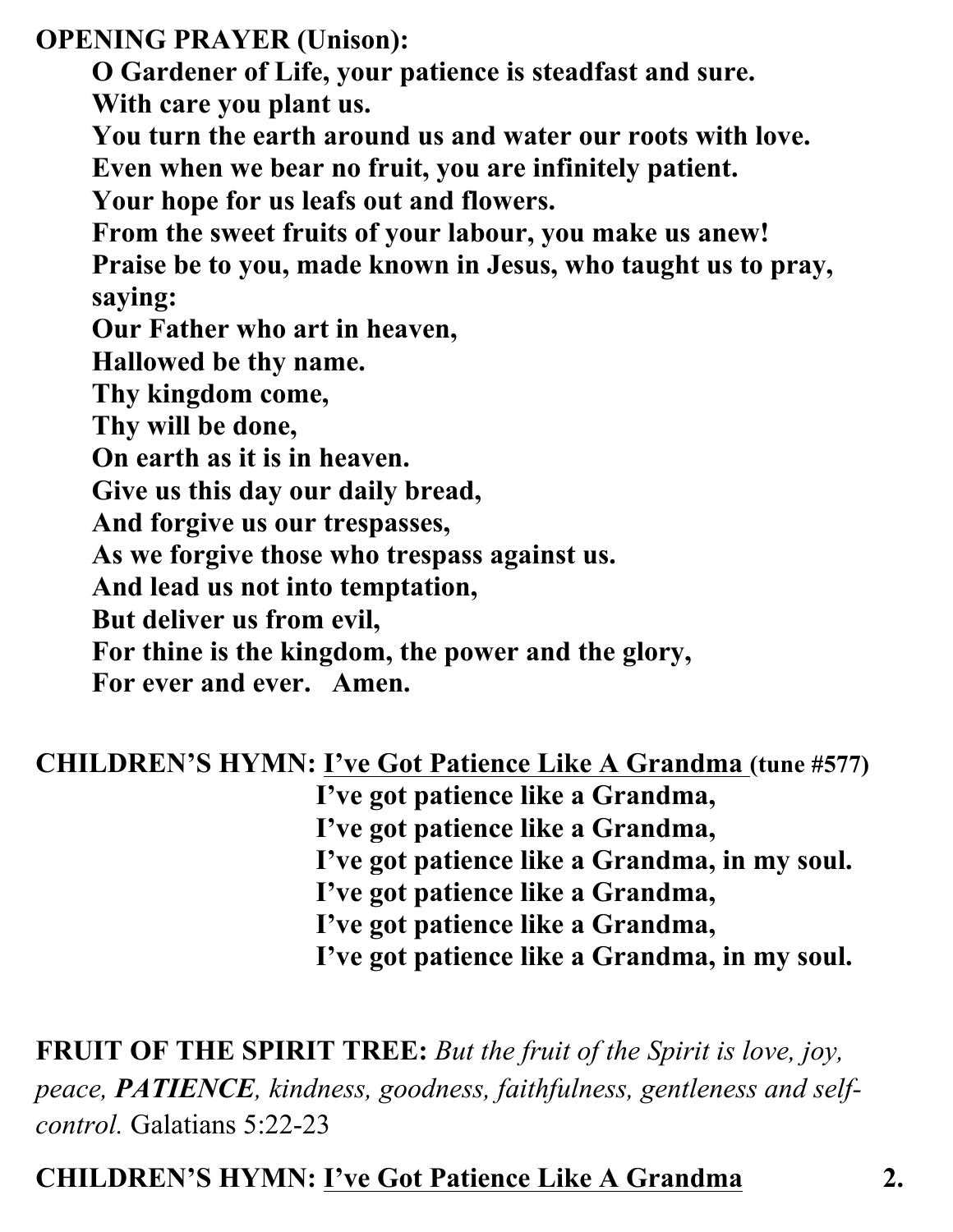# **T H E W O R D O F G O D**

### **THE GOSPEL LESSON: Luke 13:1-9**

**ANTHEM:** *Be With Me Lord*

**SERMON:** *On Clint Eastwood, Gardening Tips and Holy Judgement*

**\*HYMN#227 VU For The Fruit of All Creation**

# **T H E R E S P O N S E**

### **ANNOUNCEMENTS**

#### **OFFERING & OFFERTORY All That We Have (From Gather) All that we have and all that we offer,**

**Comes from a heart both frightened and free. Take what we bring now and give what we need. All done in his name.**

### **PRAYERS: HOLDING IN THE LIGHT**

### **PRAYER OF CONFESSION**

**Sung Response: O God We Call (411 VU) O God we call, O God we call, From deep inside we yearn, From deep inside we yearn, From deep inside we yearn, for you.**

**Leader:** Love is patient and kind.

**People: Lord, it is hard to be patient when there is so much we need and want to do. When other people slow us down, it is easy to forget to be kind.**

**Leader:** Love is not jealous or conceited or proud.

**People: But we can be, God. We look at people with judgement, seeing others' faults so easily.**

**Leader:** Love is not ill-mannered or selfish or irritable.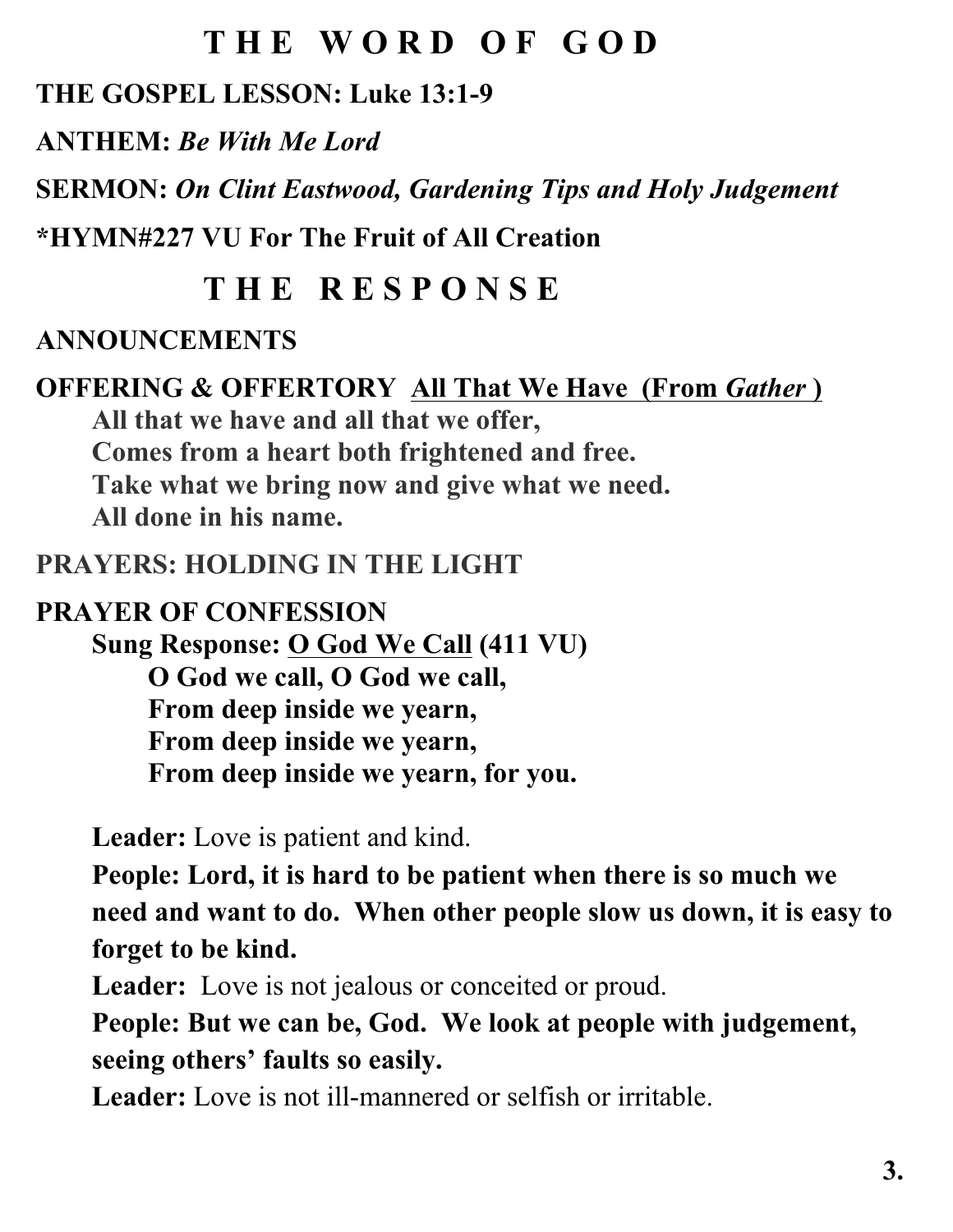**People: But we know that we are quite capable of hurtful words. Help us to think before we speak.**

**Leader:** Love does not keep a record of wrongs.

**People: But we remember O God. Even those wrongs we have tried to forgive. We bring them up when we are angry or when we want our own way. We use them to hurt even the people we love.** 

**Leader:** Love never gives up; and its faith, hope, and patience never fail.

**People: But we give up easily. We give up on other people. We give up on ourselves. We give up on making a difference. Forgive us, O God.** 

**Leader:** Forgive us, and show us your mercy.

**Sung Response: O God We Call (411 VU) O God we call, O God we call, From deep inside we yearn, From deep inside we yearn, From deep inside we yearn, for you.**

### **ASSURANCE OF PARDON:**

**Leader:** Hear this about God's great love for us. God is patient and kind. God keeps no record of our wrongs. God does not remember our failings at loving, but rejoices over each kindness we show. God never gives up on us because God's love is forever.

**People: Thanks be to God!**

**Leader:** Amen!

### **\*HYMN#657 VU He Leadeth Me**

## **THE LITANY OF DIMINISHING LIGHT**

**Leader:** Even as the days grow longer, **People: Jesus' time grows short.**

**[the third purple candle is extinguished]**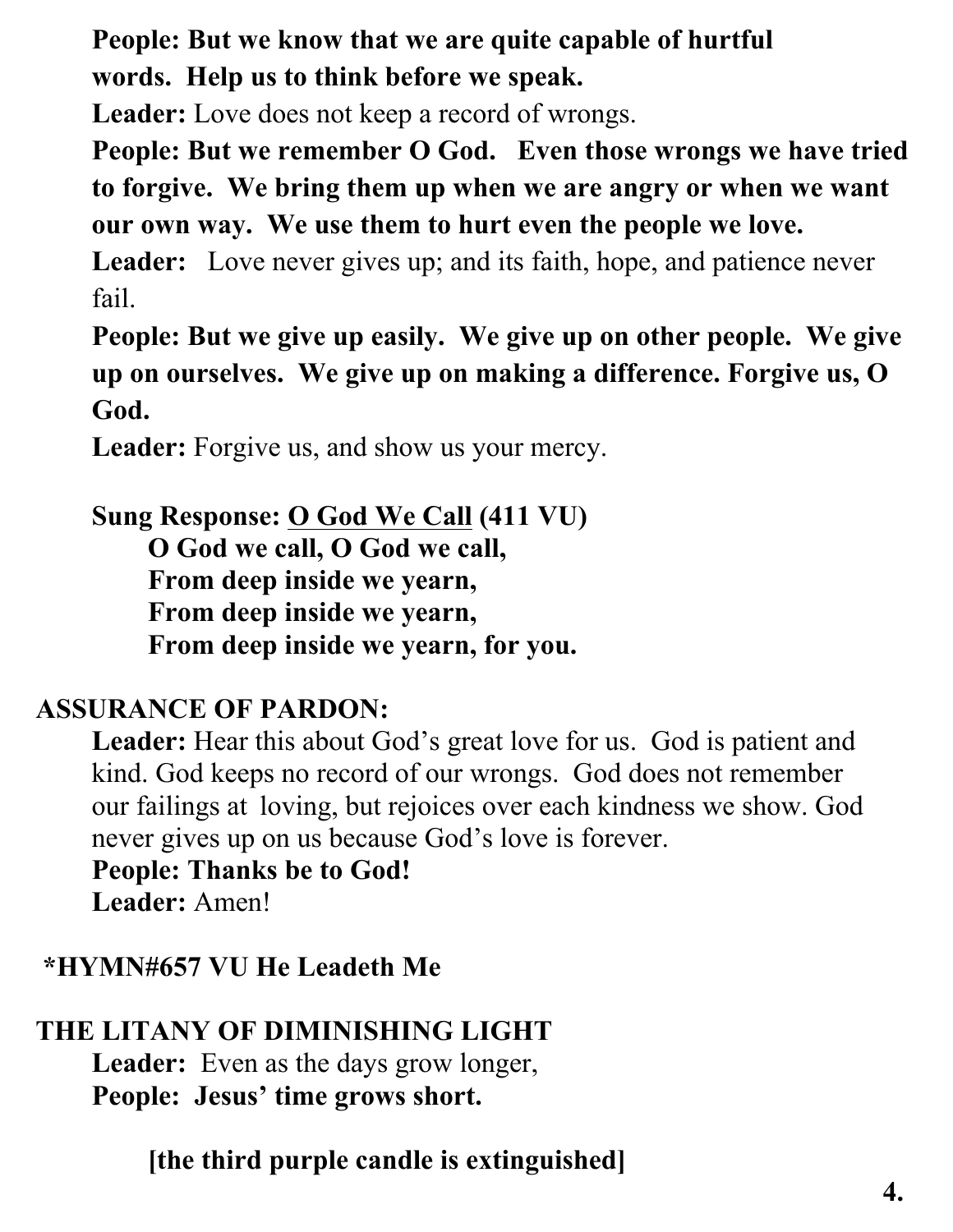**Leader**: Even as the Christ-light shines, the world tries to hide the light of Patience.

**People: But we will not let our Patience be hidden. Leader:** Amen and amen.

**\*CHORAL BLESSING: Take, O Take Me As I Am (#85 MV)**

**Take, O take me as I am; summon out what I shall be; set your seal upon my heart and live in me.** 

# **ANNOUNCEMENTS**

**E-Mail: nmuc@nb.aibn.com Website: www.newmarylandunited.ca**

*If you know of someone in hospital please notify the Church. Please forward items of prayer and celebration to the Minister. For emergencies, you may call Rev. Burke at 470-9634.*

**Greeters This Week:** Helen Marr and Sandra Cook **Tellers This Week:** Lloyd Penney and Merlin Tracy **Trustees On Duty (Mar):** Doug Price and Dave Ward **Sunday School:** Sheila & Brooke-Lyn Power **Nursery:** Ben Minor

### **LOOKING AHEAD:**

|                                    | Sun., Feb. $28th$ - 11:00 am – Worship Service – Lent III   |
|------------------------------------|-------------------------------------------------------------|
|                                    | 12:00 noon - 'After Church Chili Luncheon'                  |
|                                    | Mon., Feb. $29th$ - 1:00 pm - Lenten Bible Study (see over) |
| Sun., Mar. $6^{\text{th}}$ -       | 11:00 am - Worship Service – Lent IV                        |
| Mon., Mar. $7th$ -                 | $7:00 \text{ pm}$ - Men's Club                              |
| <b>Sun., Mar.13<sup>th</sup> -</b> | 11:00 am - Worship Service – Lent V                         |

**Today**, the **Sunday School** will be hosting their first **"After-Church-Chili-Luncheon"** as a fundraiser for the **Mission and Service Fund.** Join us immediately following church for a delicious lunch of chili, rolls and mouthwatering dessert! Coffee, tea and juice will also be provided. The cost is only a smile and donation of your choosing. Why not stop down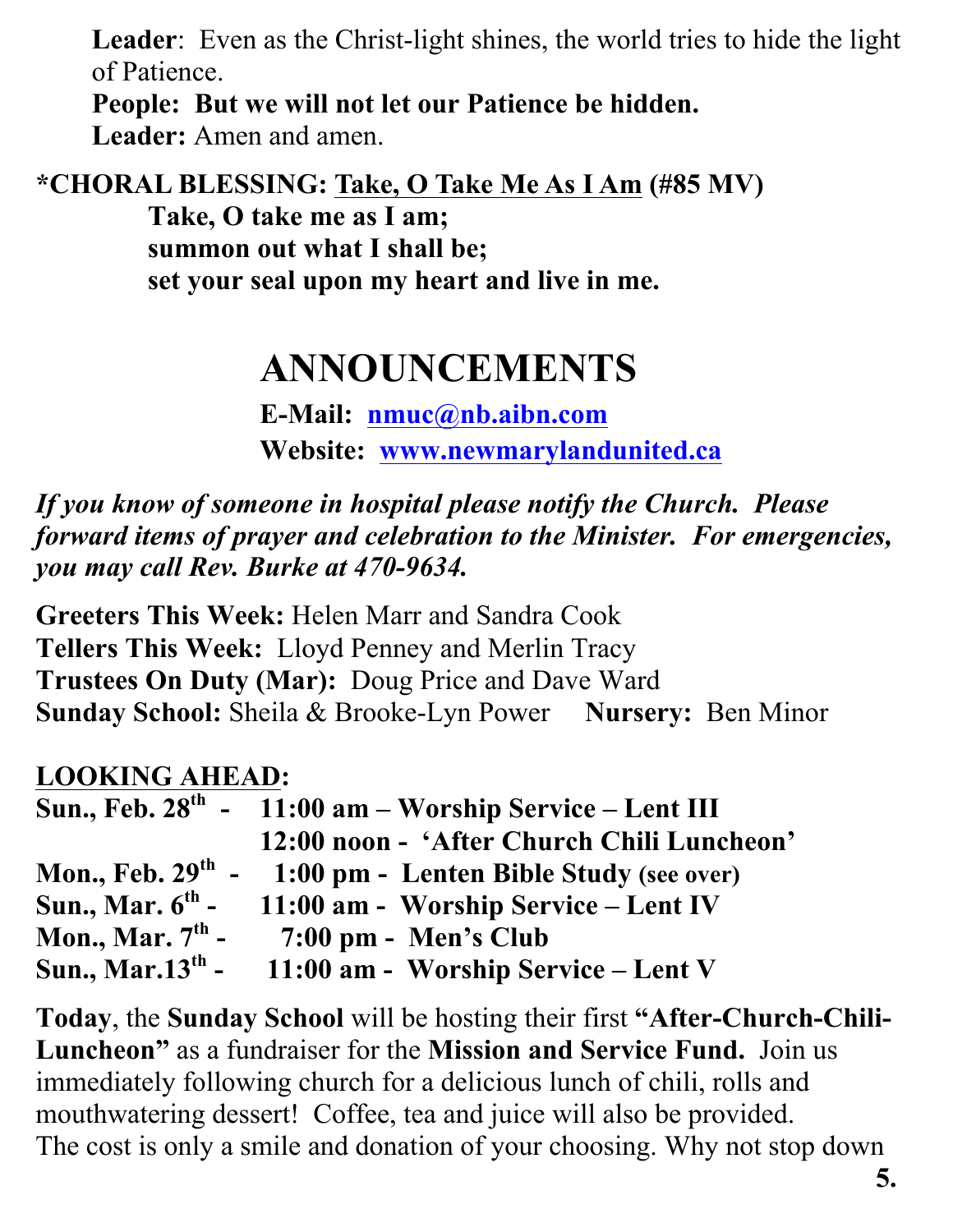after church for this time of fellowship? It is also a time-saver as you won't have to go home and cook lunch! Hope to see you all there.

Our **Lenten Study** this year is entitled **"Gather, Talk, Eat: The Sacred Act of Sharing Meals"**

What would you choose to be your last meal? Where would you eat it? With whom would you like to share your table?

Lent, with its ancient emphasis on fasting and silence, may seem like an odd time to pursue such a focus as gathering together around food and conversation. But that is exactly what I am proposing. We will reflect on holy stories- scriptural and otherwise - that centre around a meal, a recipe, and life together as God's people. Please join us as you are able,

**Mondays at 1 pm (100 Berkley Dr, New Maryland, Forbes subdivision, off Crown) 470-9634**

**THE BEACON:** Please forward any items for the church newsletter to klister1938@gmail.com or leave them at the church office on or before Tuesday, March 8<sup>th</sup>.

**EASTER PLANTS –** The **Worship Committee** is taking orders for Easter lilies, tulips, daffodils, and hydrangea. The purpose of this project is threefold: to beautify our sanctuary on Easter Sunday, can be placed as memorials, or to take home or give to a friend or shut-in after the service. Cost is as follows: lilies, tulips, and daffodils are \$10 each and hydrangea is \$20. Orders need to be in by **Sunday, March 6th.** To order your Easter flowers, contact Loraine Ward (455-8208) or the Church office (459-3313). Any profit from this project goes to our Sunday School.

 **Envelopes,Building Funds and the Accessibility Project**  The Stewards have noticed that there may be some confusion in marking church envelopes when making a contribution to the accessibility project. Those using church envelopes to fulfill their pledges or make special contributions to the project should clearly indicate under "Special Projects" the amount, marked with an "AF" (indicating the **6.**